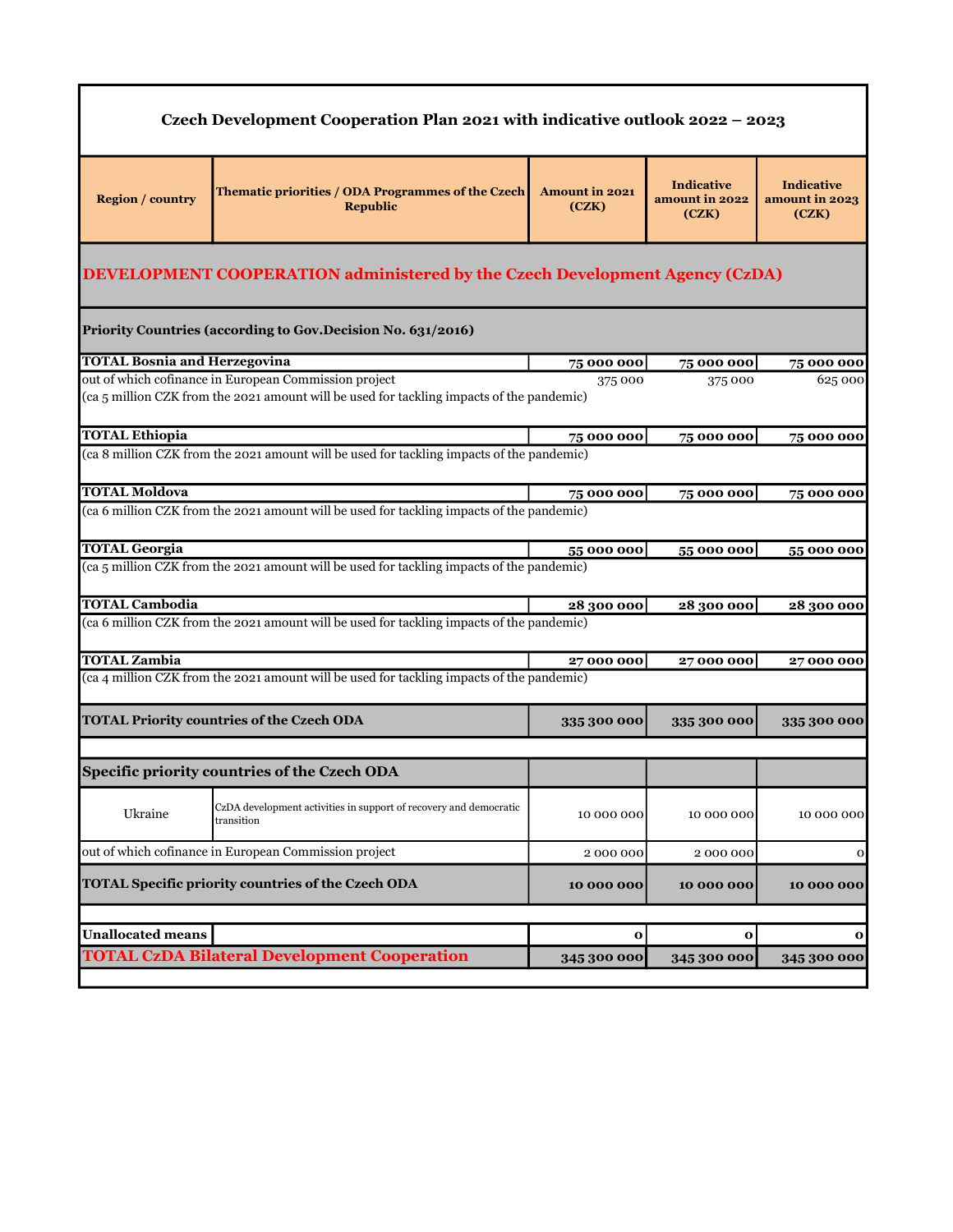| <b>Region / country</b>                  | Thematic priorities / ODA Programmes of the Czech<br><b>Republic</b>                                                                                                                          | <b>Amount in 2021</b><br>(CZK) | <b>Indicative</b><br>amount in 2022<br>(CZK) | <b>Indicative</b><br>amount in 2023<br>(CZK) |
|------------------------------------------|-----------------------------------------------------------------------------------------------------------------------------------------------------------------------------------------------|--------------------------------|----------------------------------------------|----------------------------------------------|
| <b>Other CzDA Development Activities</b> |                                                                                                                                                                                               |                                |                                              |                                              |
|                                          | Grant programmes for NGOs, regions and universities                                                                                                                                           |                                |                                              |                                              |
| <b>CZ</b>                                | Global development education and public awareness raising                                                                                                                                     | 8000000                        | 8 000 000                                    | 8 000 000                                    |
| CZ                                       | Capacity building of development related NGOs and their networks                                                                                                                              | 5000000                        | 5000000                                      | 5000000                                      |
| Priority countries                       | Activities of Czech regions and municipalities in ODA priority<br>countries                                                                                                                   | 1500 000                       | 1500 000                                     | 1500000                                      |
| Developing countries                     | Supporting trilateral projects of Czech entities                                                                                                                                              | 35 000 000                     | 35 000 000                                   | 35 000 000                                   |
|                                          | <b>TOTAL grant programmes administered by CzDA</b>                                                                                                                                            | 49 500 000                     | 49500000                                     | 49 500 000                                   |
|                                          |                                                                                                                                                                                               |                                |                                              |                                              |
|                                          | Promotion of private sector participation in development cooperation                                                                                                                          |                                |                                              |                                              |
| Developing countries                     | B2B programme (projects of development-business partnerships,<br>supporting participation of Czech entities in European financial<br>instruments and EDF, preparation of feasibility studies) | 33 000 000                     | 33 000 000                                   | 33 000 000                                   |
|                                          | <b>TOTAL promotion of private sector participation</b>                                                                                                                                        | 33 000 000                     | 33 000 000                                   | 33 000 000                                   |
| <b>Administrative costs</b>              |                                                                                                                                                                                               |                                |                                              |                                              |
| $\operatorname{CZ}$                      | Salaries, payments for services and insurance of the CzDA (without<br>financial contribution from the EC)                                                                                     | 13 300 000                     | 13 300 000                                   | 13 300 000                                   |
| <b>CZ</b>                                | Other operational costs of the CzDA                                                                                                                                                           | 8 600 000                      | 8 600 000                                    | 8 600 000                                    |
| CZ and developing<br>countries           | Other activities related to management, monitoring, evaluation and<br>presentation of the development cooperation of the CzDA                                                                 | 8 900 000                      | 8 900 000                                    | 8 900 000                                    |
|                                          | <b>TOTAL administrative costs of the CzDA</b>                                                                                                                                                 | 30 800 000                     | 30 800 000                                   | 30 800 000                                   |
|                                          |                                                                                                                                                                                               |                                |                                              |                                              |
|                                          | <b>TOTAL other CzDA development activities</b>                                                                                                                                                | 113 300 000                    | 113 300 000                                  | 113 300 000                                  |
| activities)                              | <b>TOTAL amount administered by the CzDA from the</b><br>state budget (priority countries + other development                                                                                 | 458 600 000                    | 458 600 000                                  | 458 600 000                                  |
|                                          |                                                                                                                                                                                               |                                |                                              |                                              |
|                                          | <b>TOTAL means from the European Commisssion</b> (for development<br>activities in priority countries including salaries)                                                                     | 25 202 172                     |                                              |                                              |
|                                          | TOTAL means administered by the CzDA from the state<br>budget, the EC and other sources                                                                                                       | 483 802 172                    | 458 600 000                                  | 458 600 000                                  |
|                                          |                                                                                                                                                                                               |                                |                                              |                                              |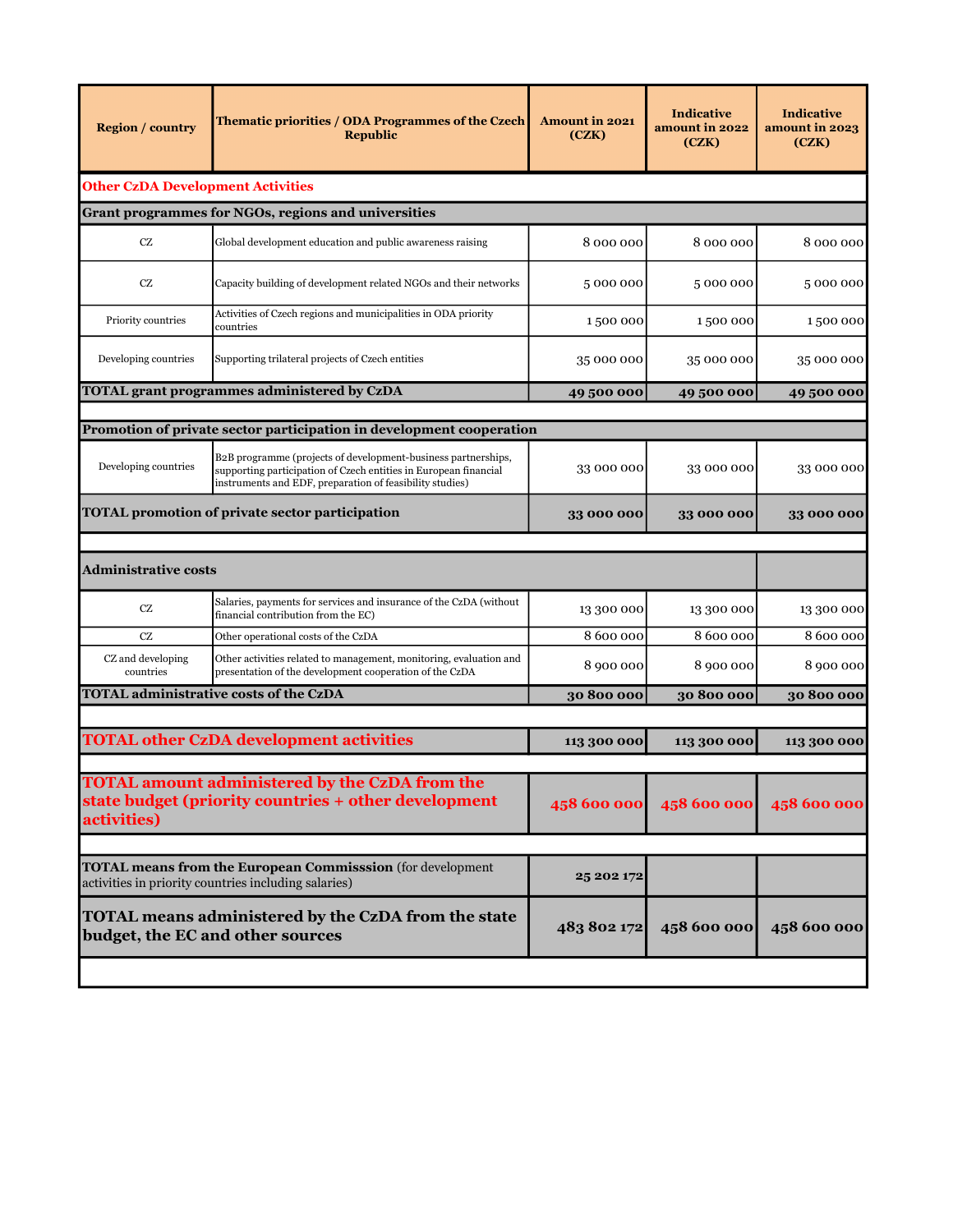| <b>Region / country</b>                                                                                      | Thematic priorities / ODA Programmes of the Czech<br><b>Republic</b>                                                                    | <b>Amount in 2021</b><br>(CZK) | <b>Indicative</b><br>amount in 2022<br>(CZK) | <b>Indicative</b><br>amount in 2023<br>(CZK) |
|--------------------------------------------------------------------------------------------------------------|-----------------------------------------------------------------------------------------------------------------------------------------|--------------------------------|----------------------------------------------|----------------------------------------------|
|                                                                                                              | <b>Development activities of the Ministry of Foreign Affairs (MFA)</b>                                                                  |                                |                                              |                                              |
|                                                                                                              | Development activities and coordination of the Czech ODA                                                                                |                                |                                              |                                              |
| Developing countries                                                                                         | Local small scale projects administered by Czech embassies                                                                              | 30 000 000                     | 30 000 000                                   | 30 000 000                                   |
| Developing countries                                                                                         | Activities related to management, monitoring, evaluation and<br>presentation of the development cooperation                             | 9400000                        | 9400000                                      | 9400000                                      |
| Developing countries                                                                                         | Local staff (coordinators of the development cooperation) affiliated<br>with embassies                                                  | 6 000 000                      | 6 000 000                                    | 6 000 000                                    |
| Specific countries (incl.<br>Afghanistan)                                                                    | Support of development and stabilisation programmes in<br>compliance with international commitments of the CR                           | 40 000 000                     | 40 000 000                                   | 40 000 000                                   |
|                                                                                                              | <b>TOTAL Development activities and coordination of the Czech ODA</b>                                                                   | 85400000                       | 85 400 000                                   | 85400000                                     |
|                                                                                                              |                                                                                                                                         |                                |                                              |                                              |
|                                                                                                              | Development activities in cooperation with other line ministries<br>Transition economic and financial cooperation (with the Ministry of |                                |                                              |                                              |
| Developing countries                                                                                         | Finance)                                                                                                                                | 3000000                        | 3000000                                      | 3000000                                      |
| Developing countries                                                                                         | Aid for Trade projects (with the Ministry of Industry and Trade)                                                                        | 7000000                        | 7000000                                      | 7000000                                      |
| Developing countries                                                                                         | Migration and Security related projects (with the Ministry of<br>Interior)                                                              | 8 000 000                      | 8000000                                      | 8 000 000                                    |
| Developing countries and<br><b>CZ</b>                                                                        | Technical cooperation (Sending experts and other cooperation with<br>relevant ministries)                                               | 10 166 000                     | 10 166 000                                   | 10 166 000                                   |
| Developing countries and<br><b>CZ</b>                                                                        | Enhancing capacities of universities in developing countries                                                                            | 9 000 000                      | 9000000                                      | 9000000                                      |
| ministries                                                                                                   | <b>TOTAL Development activities in cooperation with other line</b>                                                                      | 37 166 000                     | 37166000                                     | 37166000                                     |
|                                                                                                              | Development projects in cooperation with international organizations                                                                    |                                |                                              |                                              |
| Developing countries                                                                                         | Projects implemented in cooperation with UNDP                                                                                           | 17000000                       | 17000000                                     | 17000000                                     |
| Developing countries                                                                                         | Participation of Czech volunteers in the programmes of UNV                                                                              | 10 000 000                     | 10 000 000                                   | 10 000 000                                   |
| Developing countries                                                                                         | Projects in cooperation with other international organizations                                                                          | 9500000                        | 9500000                                      | 9500000                                      |
| organizations                                                                                                | <b>TOTAL Development projects in cooperation with international</b>                                                                     | 36 500 000                     | 36500000                                     | 36 500 000                                   |
|                                                                                                              |                                                                                                                                         |                                |                                              |                                              |
| New instruments administered by MFA                                                                          | International Development Cooperation Guarantee Programme (in cooperation with the Czech-                                               |                                |                                              |                                              |
| Moravian Guarantee and Development Bank)                                                                     | New instruments, tied donations, cooperation with donors (the allocated amount for 2021 will be                                         | 50 000 000                     | 50 000 000                                   | 50 000 000                                   |
| partly used for tackling impacts of the pandemic)                                                            |                                                                                                                                         | 14 500 000                     | 14 500 000                                   | 14 500 000                                   |
|                                                                                                              | <b>TOTAL New instruments administered by MFA</b>                                                                                        | 64 500 000                     | 64500000                                     | 64 500 000                                   |
|                                                                                                              | <b>TOTAL Development activities and coordination by MFA</b>                                                                             | 223 566 000                    | 223 566 000                                  | 223 566 000                                  |
|                                                                                                              | Other activities administered by MFA                                                                                                    |                                |                                              |                                              |
| Humanitarian assistance<br>in 2021)                                                                          | (incl. means for tackling the persisting humanitarian impacts of the pandemic                                                           | 220 000 000                    | 220 000 000                                  | 220 000 000                                  |
| Transition cooperation (incl. 10 million CZK in support of recovery and<br>democratic transition of Ukraine) |                                                                                                                                         | 70 000 000                     | 70 000 000                                   | 70 000 000                                   |
|                                                                                                              | <b>TOTAL Other activities administered by MFA</b>                                                                                       |                                | 290 000 000                                  | 290 000 000                                  |
| <b>TOTAL Development activities, coordination and other</b><br>activities administered by MFA                |                                                                                                                                         | 513 566 000                    | 513 566 000                                  | 513 566 000                                  |